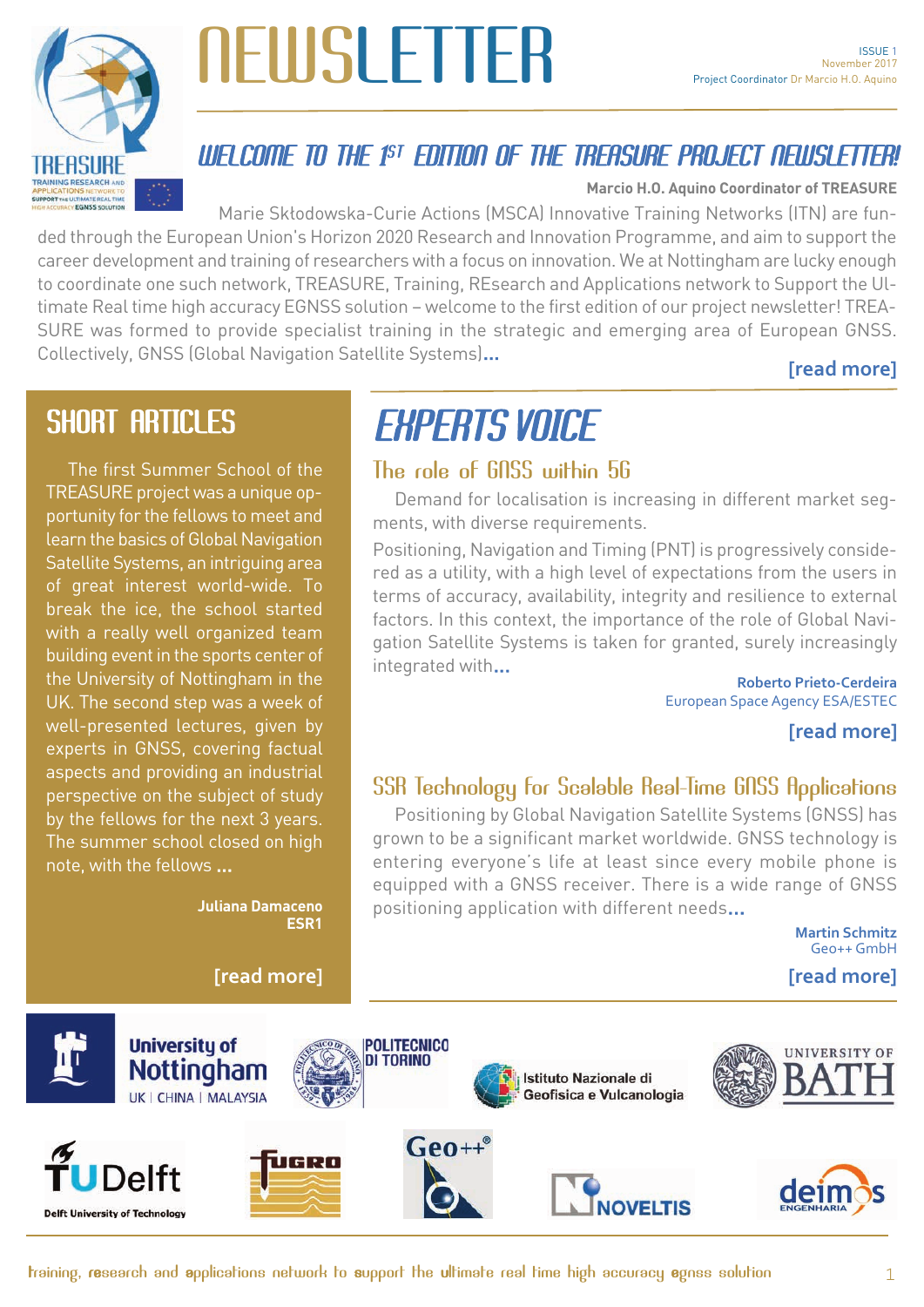<span id="page-1-0"></span>

**Marcio H.O. Aquino** University of Nottingham Nottingham Geospatial Institute

### FROM THE COORDINATOR

Marie Skłodowska-Curie Actions (MSCA) Innovative Training Networks (ITN) are funded through the European Union's Horizon 2020 Research and Innovation Programme, and aim to support the career development and training of researchers with a focus on innovation. We at Nottingham are lucky enough to coordinate one such network, TREASURE Training, REsearch and Applications network to Support the Ultimate Real time high accuracy EGNSS solution – welcome to the first edition of our project newsletter! TREASURE was formed to provide specialist training in the strategic and emerging area of European GNSS. Collectively, GNSS (Global Navigation Satellite Systems) include systems such as the US Global Positioning System (GPS) and the Russian GLONASS, as well as new systems like China's Beidou and most importantly Europe's Galileo. Galileo is what we call the European GNSS (EGNSS) and is to be fully operational around 2020, therefore the EU's recognition that there is a pressing need to invest on research and training in this area. Within this framework, our project was one of just 109 projects selected among 1611 proposals covering all areas of research in the MSCA ITN H2020 Call 2016, a testimony to the importance of this niche research field. This is especially so because GPS has clearly been the frontrunner of all these satellite systems and has dominated the market for more than two decades now. EGNSS is aimed at changing this market unbalance and is the main focus of TREASURE, which concentrates on its use in support of applications demanding high accuracy positioning and navigation.

Although GNSS is routinely used in smartphones and in-car navigation with an accuracy of a few meters, it can deliver centimetres in real time if advanced techniques and error modelling are employed, especially if different systems (e.g. GPS, GLO-NASS, Galileo, Beidou) can be used in combination, in what we call 'multi-GNSS'. Extracting the best possible real time accuracy of multi-GNSS is key to boost the use of Galileo in support of a range of applications. Just as an example, one remarkable new market for GNSS is in the global Agri-Tech sector. By 2025, the world's population is expected to reach 9.2 billion people, presenting a unique challenge in terms of global food production. Precision agriculture technology relies heavily on high accuracy GNSS positioning to give farmers access to real-time precise data gathering and analysis, maximizing production, reducing costs and minimizing environmental impact. For obvious reasons, the precision agriculture market for GNSS receivers is set to grow significantly in the next few years. More importantly, achieving high accuracy positioning with GNSS may be the key to inspiring new applications that can arise when multi-GNSS techniques are fully developed. The aim of TREASURE is to gather a special group of young researchers in the light of this exciting opportunity, to under-

take coordinated cutting edge research that will promote EGNSS in this multi-GNSS context, with Galileo at its forefront. I am glad to say that we have during the summer recruited this special group of people, and that they are entirely on board our project and highly motivated to achieve this goal!

TREASURE's cohort of 13 young researchers is now in place and will be given the necessary gap-bridging innovative training through our unique network of industrial, research and academic beneficiaries. In that regard TREASURE responds to the much desired involvement of end users and businesses, by bringing together top Universities, research Institutes and leading companies, with extensive track record and experience in a wide breadth of disciplines.

To demonstrate the TREASURE concept and its market prospects, the project will pave the way for the development of a service that can ensure the enhanced real time high accuracy positioning that is desperately needed. I am confident that TREASURE will provide the right platform to enable the ultimate real time high accuracy EGNSS solution!

We aim to keep you posted on our project events and developments through our website (www.treasure-gnss.eu) and newsletter, also offering a platform to promote an open debate on the issues dealt with by the project. Enjoy the reading!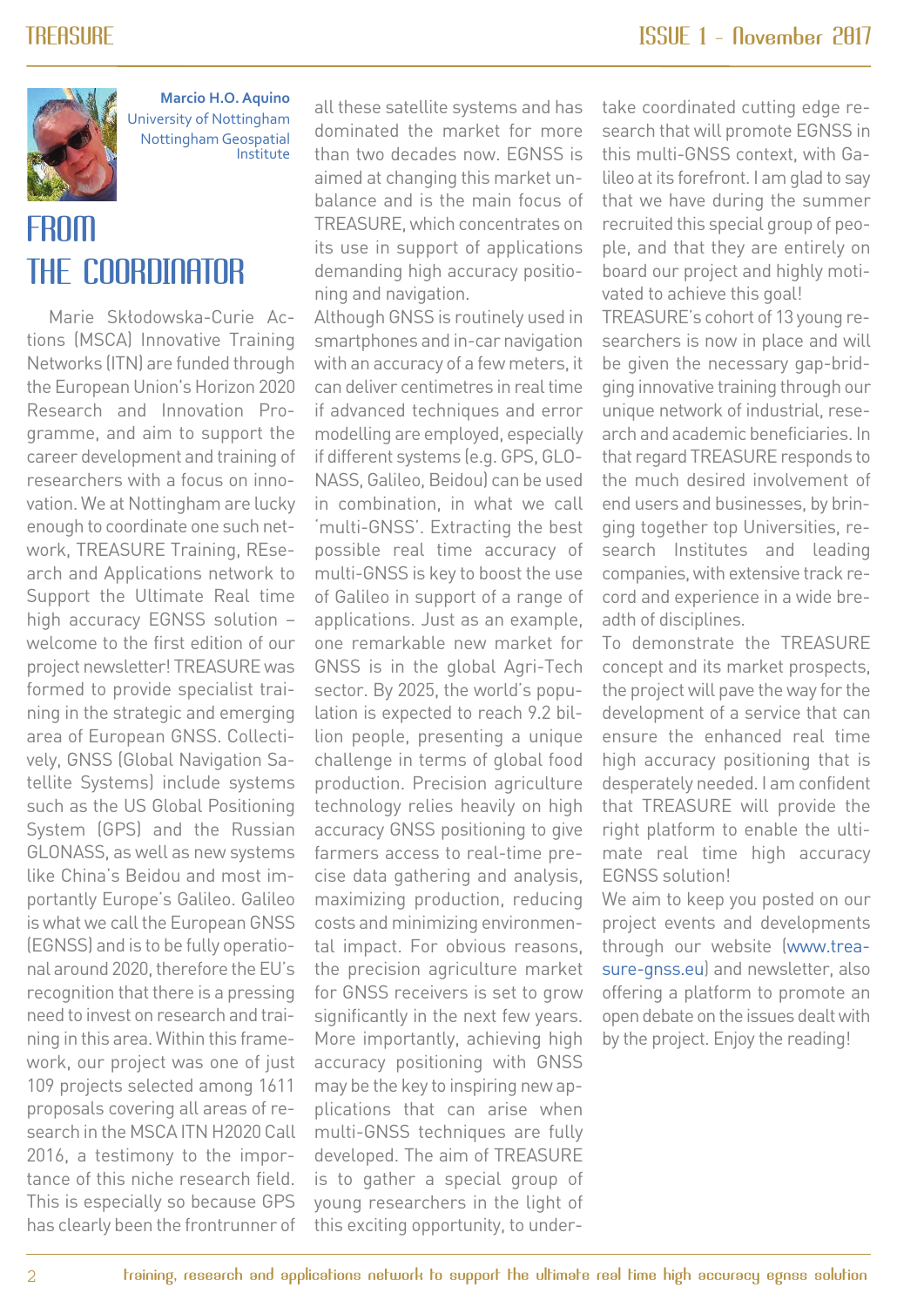### <span id="page-2-0"></span>SHORT ARTICLES

#### The first TREASURE summer school the ESRs perspective

The first Summer School of the TREASURE project was a unique opportunity for the fellows to meet and learn the basics of Global Navigation Satellite Systems, an intriguing area of great interest world-wide. To break the ice, the school started with a really well organized team building event in the sports center of the University of Nottingham in the UK. The second step was a week of wellpresented lectures, given by experts in GNSS, covering factual aspects and providing an industrial perspective on the subject of study by the fellows for the next 3 years. The summer school closed on a high note, with the fellows travelling to the project associate partners CNHi premises in Basildon for a field demonstration of a GNSS-guided tractor system. Between the lectures, the fellows became acquainted with their new colleagues during coffee and lunch breaks. The 13 young researches that compose the TREA-SURE project are from a variety of countries, namely: Brazil, US, Sweden, Turkey, Italy, Spain, Greece, Iran and China.

The cultural differences made interactions fun and exciting.

For example, Chinese chopsticks versus fork and knife, different life experiences like seeing the aurora borealis for some, or the Amazon rain forest for others. For some fellows, this is the first time outside their home countries. At first the experience can be hard, just by being far away from family and friends and having to deal with the basic everyday challenges, such as cooking! However, these experiences are also an essential part of earning a PhD: learning new skills in all areas. The common feeling of the fellows in the school was: -"This TREASURE experience is always fun, people around are really kind, we are surrounded by interesting people." The unique concept of the project was made possible by the efforts between universities, companies and associated partners. Fellows were awarded a prestigious Marie-Skłodowska Curie grant and are registered as PhD students with their host institutions or local universities. For all the fellows, we have many things in common even though we are from different parts of the world and with different backgrounds. During the school I heard phrases like: - "Maybe even the water in this

country has a taste different from mine, but it continues being water", and -"Maybe my English sounds different from the native speaks, but we can still communicate very well". During TREA-SURE all the fellows are going to have secondments in different countries with various companies and universities, -"we have the opportunity not only to boost our academic abilities, but also to learn new languages and experience new cultures".

For example, Kai Guo (ESR 7) is interested in the field of ionosphere scintillation and has been putting a lot of effort in studying this in order to improve GNSS robustness, especially in the ionospherically active equatorial and polar regions. He joined the TREASURE project at the University of Nottingham. He wants to improve his research abilities to a high level, as well as his English writing and speaking capabilities. The fellows are not only

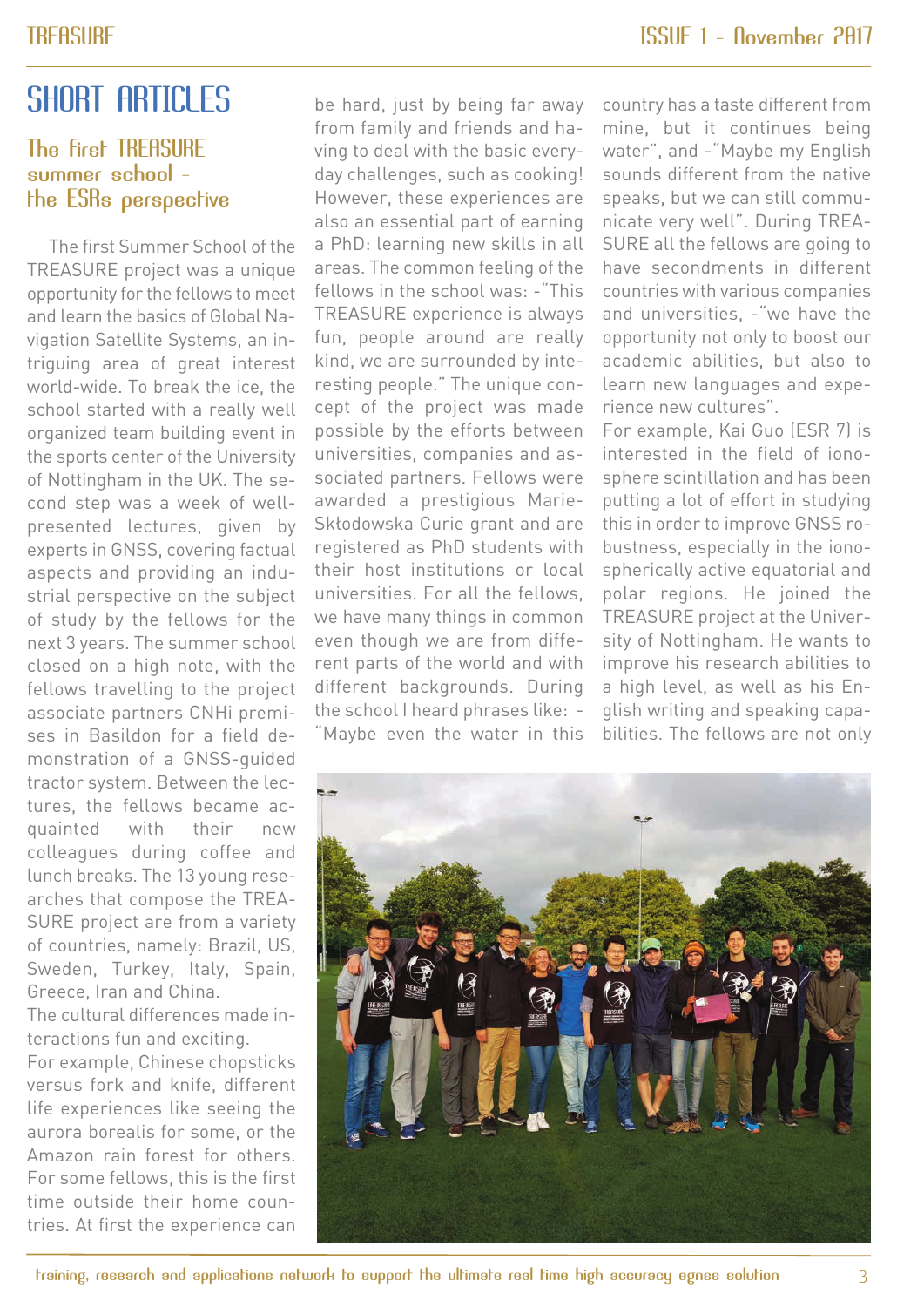<span id="page-3-0"></span>researchers in TREASURE, but also PhD students, and they have the opportunity to conduct research by cooperating with companies and universities.

The project's 1st summer school was an opportunity for external students, such as Umberto Apponi (INGV/SET), to develop a deeper understanding of GNSS. Talking about the experience as an external participant, Umberto said "The international environment of the school was very good, ideal for sharing ideas about the research field, the topics presented covered really well the main aspects of this research area, explaining complex topics in an easy way, since the subject has a lot of information available nowadays, summarizing the system is a hard task". Umberto highlighted the 'handson practical' group activity,

where the fellows had the opportunity to present in a short time the result of a small piece of research work on space weather. After the exercise, we received feedback about the best way to speak in front of the audience. Umberto appreciated very much the summer school and he would certainly recommend external participants to join the next TREASURE summer school.

The ESR 11, Hossein Ghobadi from IRAN, said that – "The project is a multidisciplinary research topic, each fellow has his or her own goal to achieve, and we have different backgrounds and the result can be introduced to the market. So it is very significant.

I will have the opportunity to visit two prominent companies in Europe, I am so happy to have this opportunity. It can help to develop my career not only as a researcher but also as an engineer. Unfortunately I could not be in person at the first summer school because of visa issues to enter the UK, but I had a Skype connection and I could take part in the lectures, being really effective for me, with a good view about what I am going to do." The project is really interesting with really nice people collaborating and interacting. TREASURE provides a great opportunity for young researchers to study towards a PhD in a new country, and combine work and life experience with academic research. The summer school ended as a big global family of young researches full of willingness to innovate.

> **Juliana Damaceno** ESR1

### EXPERTS VOICE The role of GNSS within 5G

Demand for localisation is increasing in different market segments, with diverse requirements. Positioning, Navigation and Timing (PNT) is progressively considered as a utility, with a high level of expectations from the users in terms of accuracy, availability, integrity and resilience to external factors. In this context, the importance of the role of Global Navigation Satellite Systems is taken for granted, surely increasingly integrated with other positioning technologies and advanced sensors, the advantages of GNSS including among others global coverage, open access and compatibility leading to an increasing number of satellites compensating for some of the deficiencies

in some environments, are very important assets to be exploited by the aforementioned applications.

This situation is evident in the ongoing 5G standardisation process. 5G wireless networks stands for fifth generation and refers to the next and newest mobile wireless standard yet to be set. 5G technology is expected to be a new mobile revolution in wireless market combining different wireless technologies (4G LTE, WiFi and 5G newly defined air interfaces) to cover new use cases and exploiting new frequency bands. 5G will be addressing many new types of users, ranging from low data-rate for narrowband Internet of Things (IoT) to ultrafast enhanced broadband exploiting technologies such as millimetre waves, small cells, massive Multiple-Input-Multiple-Output (MIMO) among others. Whitin 5G, positioning to be an integral feature in 5G, expected to be provided by hybrid solutions, that is a combination of external technologies (GNSS, inertial sensors, terrestrial beacon systems, ...) and 5G-internal technologies (Cell-ID, OTDOA, UTDOA, massive- MIMO, ...). The starting point for positioning support in 5G first release (Release 15) is linked to support for regulatory requirements (~50 m) using LTE as baseline, and expected to evolve in later releases. A number of interesting 5G use cases for positioning have been identified covering all verticals, including connected devices (exploiting only ranging signals, data obtained from 5G), low-power devices (e.g. Internet-of-Things), vehicle in urban environments (e.g. Vehicle-2-Vehicle, autonomous vehicles), robust timing devices e.g. network synchronisation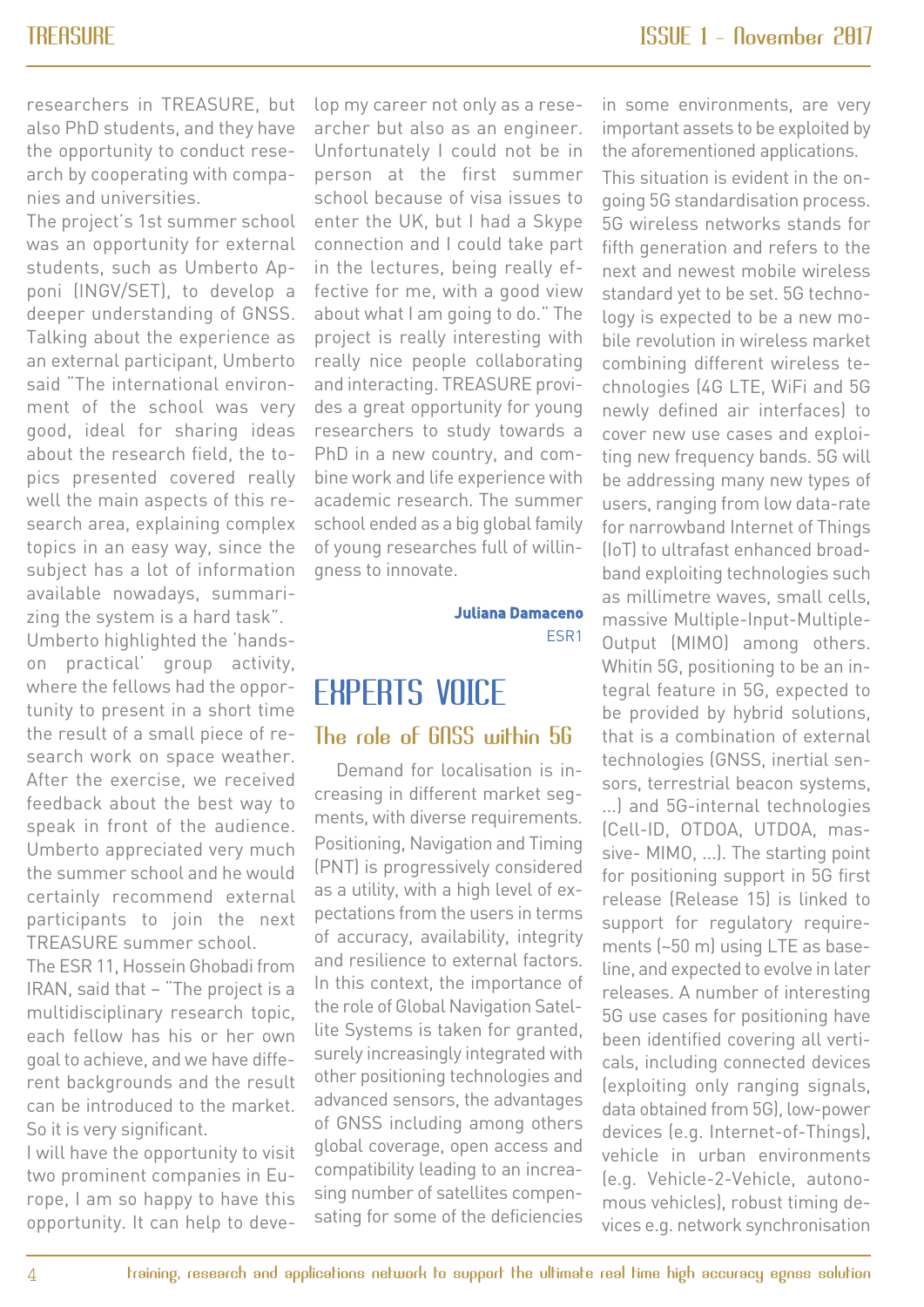<span id="page-4-0"></span>or Unmanned Aerial Vehicles (UAVs). In terms of accuracy, two categories may be considered, the Coarse Accuracy, starting from the already existing Location-Based Services; and the High Accuracy, with sub-meter positioning targets, and in many cases for liability-critical services. The 3rd Generation Partnership Project (3GPP) will be one of the key contributors to 5G as in the past they did for 3G and 4G/LTE. Although contributions to ITU-R IMT-2020 (the actual 5G standard) will be channelled through Standard Development Organisations, those standards are expected to be largely based on 3GPP inputs. The 3GPP unites seven telecommunications standard development organizations, known as "Organizational Partners" and provides their members with a stable environment to produce the Reports and Specifications that define 3GPP technologies. In this context, during 3GPP 4G LTE and 5G standardisation process, the interest on positioning aspects has been increasing significantly in particular for operators, different verticals, but also by chipset manufacturers (vendors) and other supporting equipment companies. There are a number of Study and Work Items on positioning aspects or including important areas related to positioning, and a Study Item entirely dedicated to positioning for 5G New Radio is expected to start in the Second Phase of 5G (for Release 16, to be completed before 2020). Even before 5G arrives, dissemination of high accuracy positioning corrections is already under consideration through 4G LTE broadcast/multicast. This includes both

Real-Time Kinematic (RTK) and Precise Point Positioning (PPP) corrections, in a flexible way for the adoption of all GNSS new constellations and possibly new messages not yet included in existing standards, such as for example precise models for ionosphere and troposphere. In addition, timing aspects for network synchronisation are considered of critical importance for 5G and GNSS is observed as the fundamental stone for high quality time source in the network. The European Space Agency, first through the European GNSS Evolutions programme, and currently through H2020 HSNAV programme, has initiated preparatory activity for the evolutions of European GNSS in terms of system, segment and technology R&D activities. Galileo and its evolutions may be a key enabling technology in future wireless network positioning with advantages for high accuracy applications in different environments, and also with other possibly interesting GNSS differentiators related to support to integrity and authentication. Based on the above initiatives, it is very clear that all research projects within TREASURE have a very high potential to contribute to future positioning, navigation and timing on 5G.

**Roberto Prieto-Cerdeira** GNSS Evolutions R&D Principal Engineer GNSS Evolutions & Strategy Division, Directorate of Navigation European Space Agency ESA/ESTEC

#### SSR Technology for Scalable Real-Time GNSS Applications

Positioning by Global Navigation Satellite Systems (GNSS) has grown to be a significant market

worldwide. GNSS technology is entering everyone's life at least since every mobile phone is equipped with a GNSS receiver. There is a wide range of GNSS positioning application with different needs and requirements. Especially positioning availability and accuracy are of interest and there is demand for ubiquitous precise positioning in real-time. At the same time, the variety of GNSS and signals is increasing. Among others, the European Galileo, the Chinese Beidou or the Japanese QZSS are approaching complete constellation.

Today's precise positioning applications require to simultaneously take GNSS observations on a reference station with known coordinates. A high correlation of the GNSS error components is assumed to derive real-time differential GNSS corrections, which are the lump sum of acting errors. The range measurements of a GNSS user are improved by applying the GNSS correction as measured by the nearby reference station. Since the observations of the reference station are used directly, this approach is classified as an observation space representation (OSR) technique.

The technique has been further enhanced using multiple GNSS reference stations in RTK networking applications. There, the network allows for further enhancements by de-correlating the different individual GNSS error components. The major error components are satellite clocks, satellite orbits, satellite signal biases and atmospheric effects, which are separately modeled and disseminated as GNSS corrections for precise positioning. Since the state of the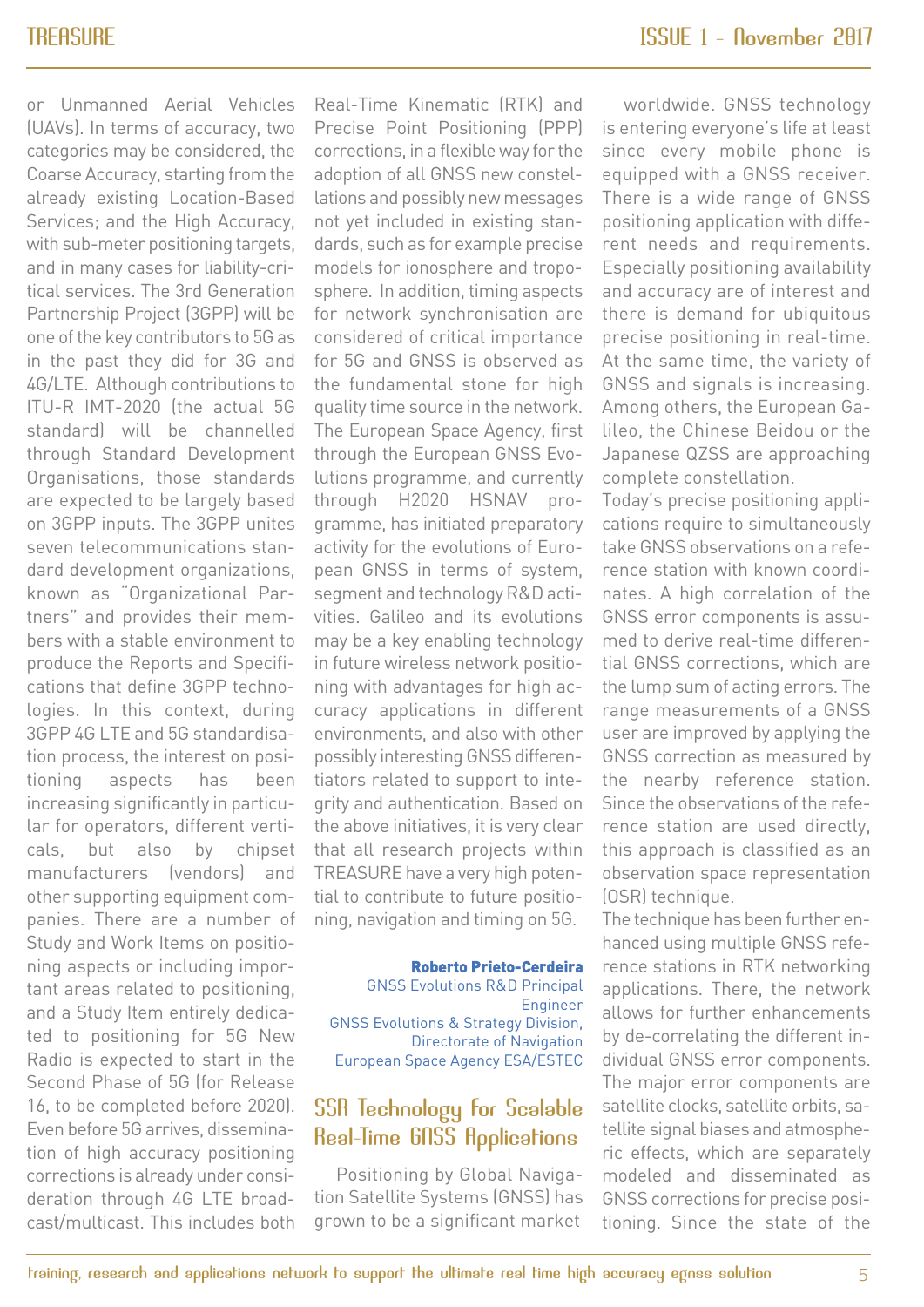GNSS error components is determined, this approach is termed a state space representation (SSR) technique (Fig. 1). One major benefit of the SSR approach is its broadcast capabilities: the users themselves generate GNSS corrections valid for their own position from SSR. The user is no longer aware of the actual reference station and can rely solely on the SSR corrections provided by a GNSS correction service. This is an essential step to ubiquitous positioning services. Examples of realtime GNSS positioning with SSR technology today are Precise Point

Positioning at decimeter level on a global scale and the centimeter level Japan-wide CLAS system of QZSS. The use of SSR is the most convincing and acknowledged GNSS augmentation technology to cope with the increase of new signals and new constellations as it offers flexible concepts to scale service performance, service area and required bandwidth for all GNSS. This is recognized by the industry and the scientific GNSS community. The synergy of Precise Point Positioning and RTK networking is channeled into SSR technology (Fig. 2).

SSR generation relies on accurate models to parameterize the influence of the atmosphere on GNSS measurements.

This means that SSR generation software will benefit from improved models but at the same time atmosphere researchers will benefit from readily available SSR data sets. Within the TREASURE project we expect that the experts from both sides will use this technology to generate new and valuable insights.

In the future scalable SSR applications will support both, global but also regional or local applications.





**Fig2:** Synergy of Precise Point Positioning and RTK networking.

Even a paradigm change in the precise GNSS user algorithm will occur, as the commonly used relative GNSS reference station data is substituted completely by the SSR corrections applied to user's GNSS measurements. However, in the interim period, the SSR technology also allows to convert SSR corrections to OSR to support legacy positioning applications.

> **Martin Schmitz** Geo++ GmbH Garbsen, Germany

Fig1: The SSR (state space representation) technique.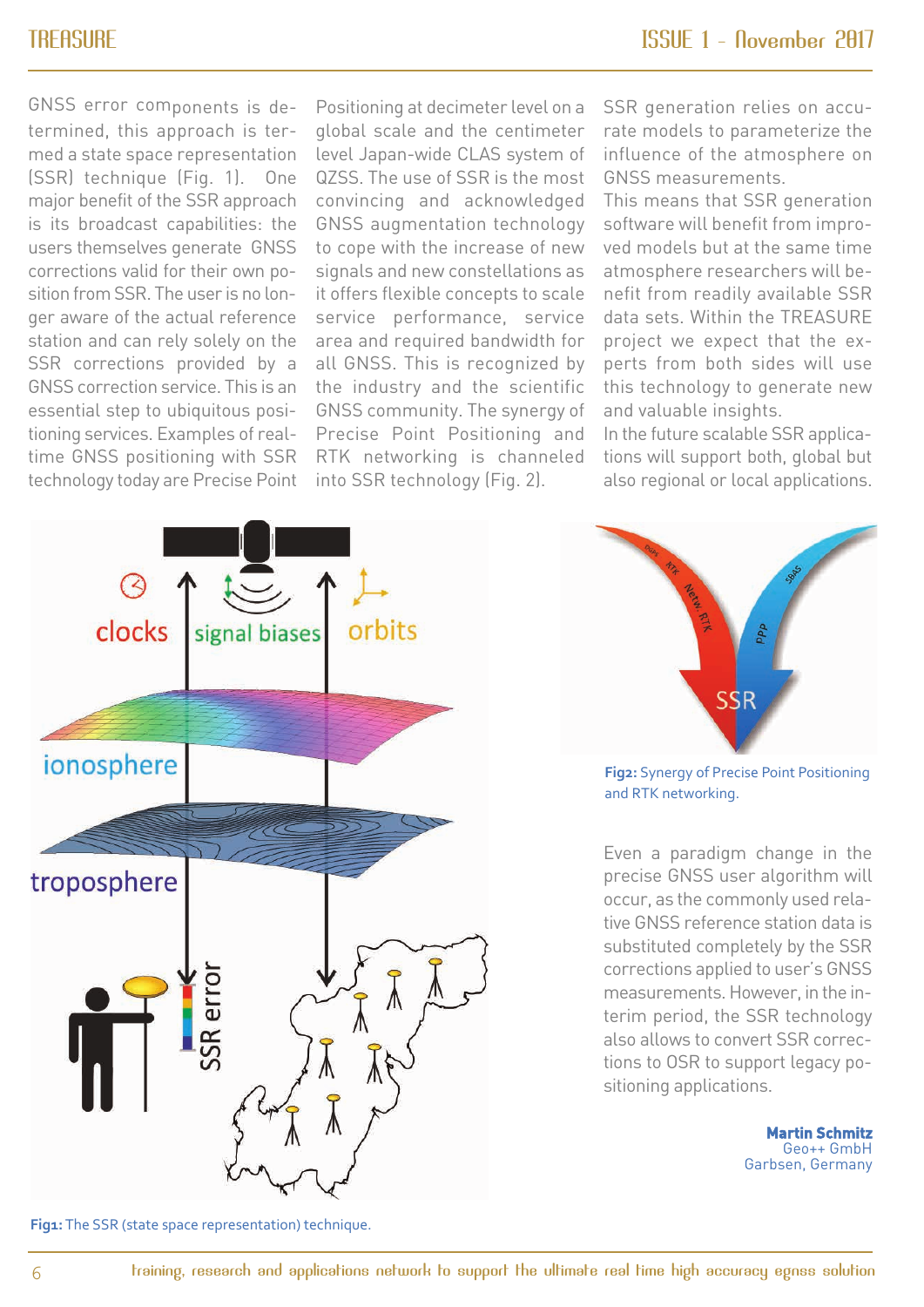### UPCOMING EVENTS

| <b>EVENT</b>                                                                                                      | <b>WEBSITE</b>                                                                                                                | <b>DATE</b>                     | <b>LOCATION</b>               |
|-------------------------------------------------------------------------------------------------------------------|-------------------------------------------------------------------------------------------------------------------------------|---------------------------------|-------------------------------|
| 14th EUROPEAN SPACE WEA-<br><b>THER WEEK</b>                                                                      | http://www.stce.be/esww14/                                                                                                    | Nov 27 - Dec 1, 2017            | <b>Ostend, Belgium</b>        |
| <b>AGU FALL MEETING 2017</b>                                                                                      | https://fallmeeting.agu.org/2017/                                                                                             | 11-15 December 2017             | New Orleans, Louisiana        |
| 15TH CONFERENCE ON SPACE<br><b>WEATHER, 98TH ANNUAL MEE-</b><br><b>TING AMS</b>                                   | https://annual.ametsoc.org/2018/inde<br>x.cfm/                                                                                | 7-11 January 2018               | <b>Austin, Texas</b>          |
| ITM/PTTI - INTERNATIONAL TE-<br><b>CHNICAL MEETING AND PRE-</b><br>CISE TIME AND TIME INTERVAL                    | https://www.ion.org/itm/index.cfm<br>& https://www.ion.org/ptti/index.cfm                                                     | January 29-<br>February 1, 2018 | <b>Reston, Virginia</b>       |
| <b>MUNICH SATELLITE</b><br><b>NAVIGATION SUMMIT</b>                                                               | https://www.munich-satellite-naviga-<br>tion-summit.org/                                                                      | March 5-7, 2018                 | <b>Munich, Germany</b>        |
| EGU GENERAL ASSEMBLY 2018                                                                                         | https://www.egu2018.eu/                                                                                                       | 8-13 April 2018                 | Vienna, Austria               |
| <b>SPACE WEATHER WORKSHOP</b>                                                                                     | http://www.swpc.noaa.gov/content/an<br>nual-meeting                                                                           | April 16-20, 2018               | <b>Westminster, Colorado</b>  |
| FIRST WORKSHOP TREASURE,<br>"INITIAL DEVELOPMENTS AND<br><b>INTERACTION WITH ACADEMIA</b><br><b>AND INDUSTRY"</b> | http://www.treasure-gnss.eu/events                                                                                            | 17 - 19 April 2018              | Rome, Italy                   |
| LOS ALAMOS SPACE WEATHER<br><b>SUMMER SCHOOL</b>                                                                  | http://www.lanl.gov/projects/national-<br>security-education-center/space-<br>earth-center/space-weather-school/i<br>ndex.php | June 4 - July 27, 2018          | <b>Los Alamos, New Mexico</b> |
| <b>SATELLITE 2018</b>                                                                                             | http://www.toulousespaceshow.eu/tss<br>18                                                                                     | 26-28 June 2018                 | <b>Toulouse, France</b>       |
| <b>TOULOUSE SPACE SHOW</b>                                                                                        | http://www.toulousespaceshow.eu/tss                                                                                           | 26-28 June 2018                 | <b>Toulouse, France</b>       |